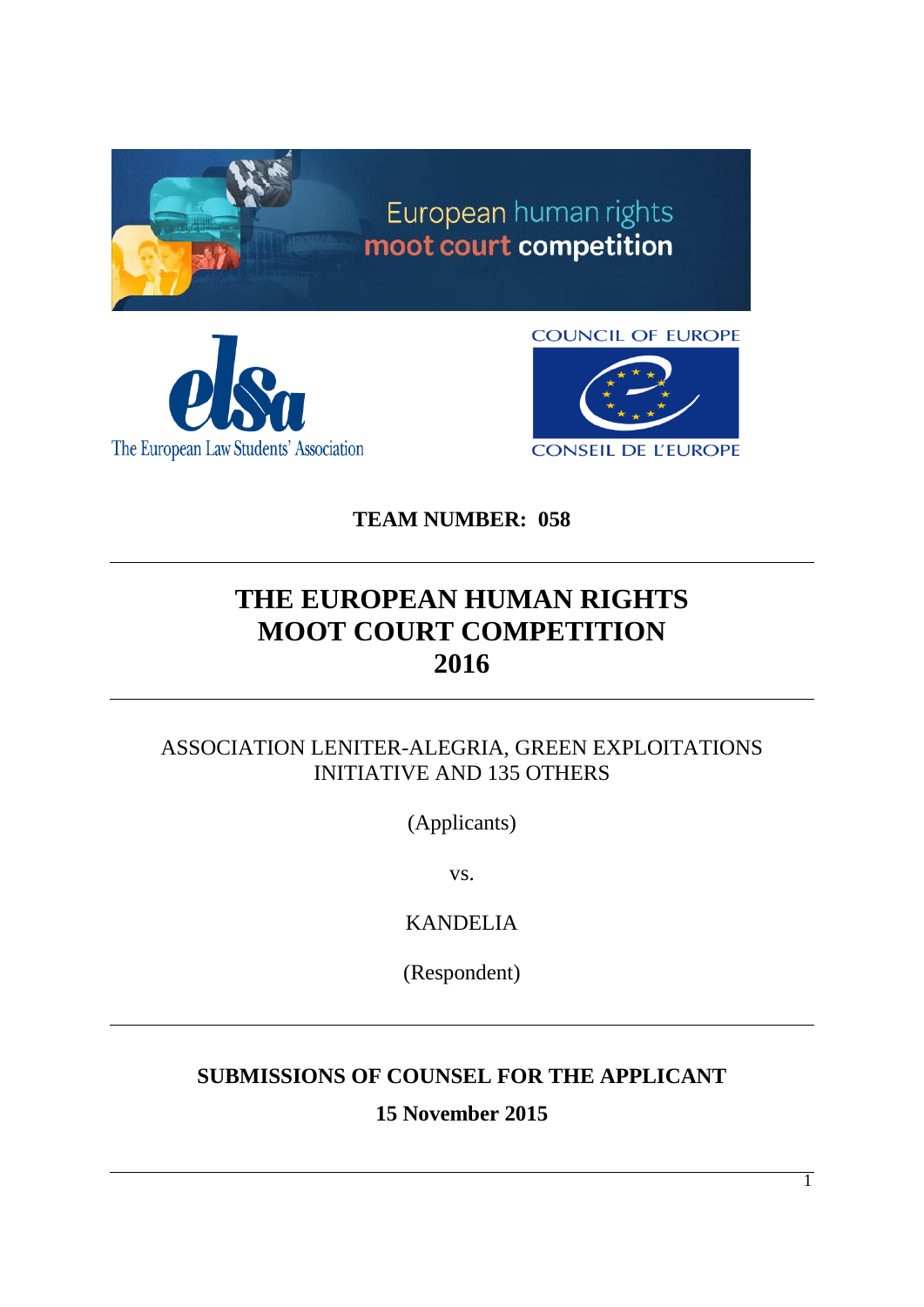#### **TABLE OF CONTENTS**

#### **I. LIST OF ABBREVIATIONS**

| <b>ALA</b> | <b>Association Leniter-Alegria</b>     |
|------------|----------------------------------------|
| Art        | Article                                |
| Convention | European Convention on Human Rights    |
| Court      | European Court of Human Rights         |
| <b>EIA</b> | <b>Environmental Impact Assessment</b> |
| <b>GEI</b> | Green Exploitations Initiative         |
| <b>KMI</b> | Kamba Mining International             |
| <b>KSC</b> | Kandelian Supreme Court                |

#### **II. LIST OF REFERENCES**

#### **1. Cases**

*A v. UK,* app. no. 25599/94, 23 September 1998.

*AB v. Slovakia,* app. no. 41784/98, 4 March 2003.

*Airey v. Ireland,* app. no. 6289/73, 9 October 1979.

*Akdivar v. Turkey* [GC], app. no. 21893/93, 16 September 1996.

*Aksoy v. Turkey*, app. no. 21987/93, 18 December 1996.

*Apostol v. Georgia*, no. 40765/02, 28 November 2006.

*Athanassoglou v. Switzerland* [GC], app. no. 27644/95, 6 April 2000.

*Baumann v. France*, app. no. 33592/96, 22 May 2001.

*Bensaid v. UK,* app. no. 44599/98, 6 February 2001.

*Budayeva v. Russia,* app. nos. 15339/02, 21166/02, 20058/02, 11673/02 and 15343/02, 20 March 2008.

*Cappello v. Italy*, app. no. 36813/97, 29 March 2006.

*Cardot v. France,* app. no. 11069/86, 19 March 1991.

*Centre for Legal Resources on Behalf of Valentin Campeanu v. Romania* [GC]*,* app. no. 47848/08, 17 July 2014.

*Chapman v. UK,* app. no. 27238/95, 18 January 2001.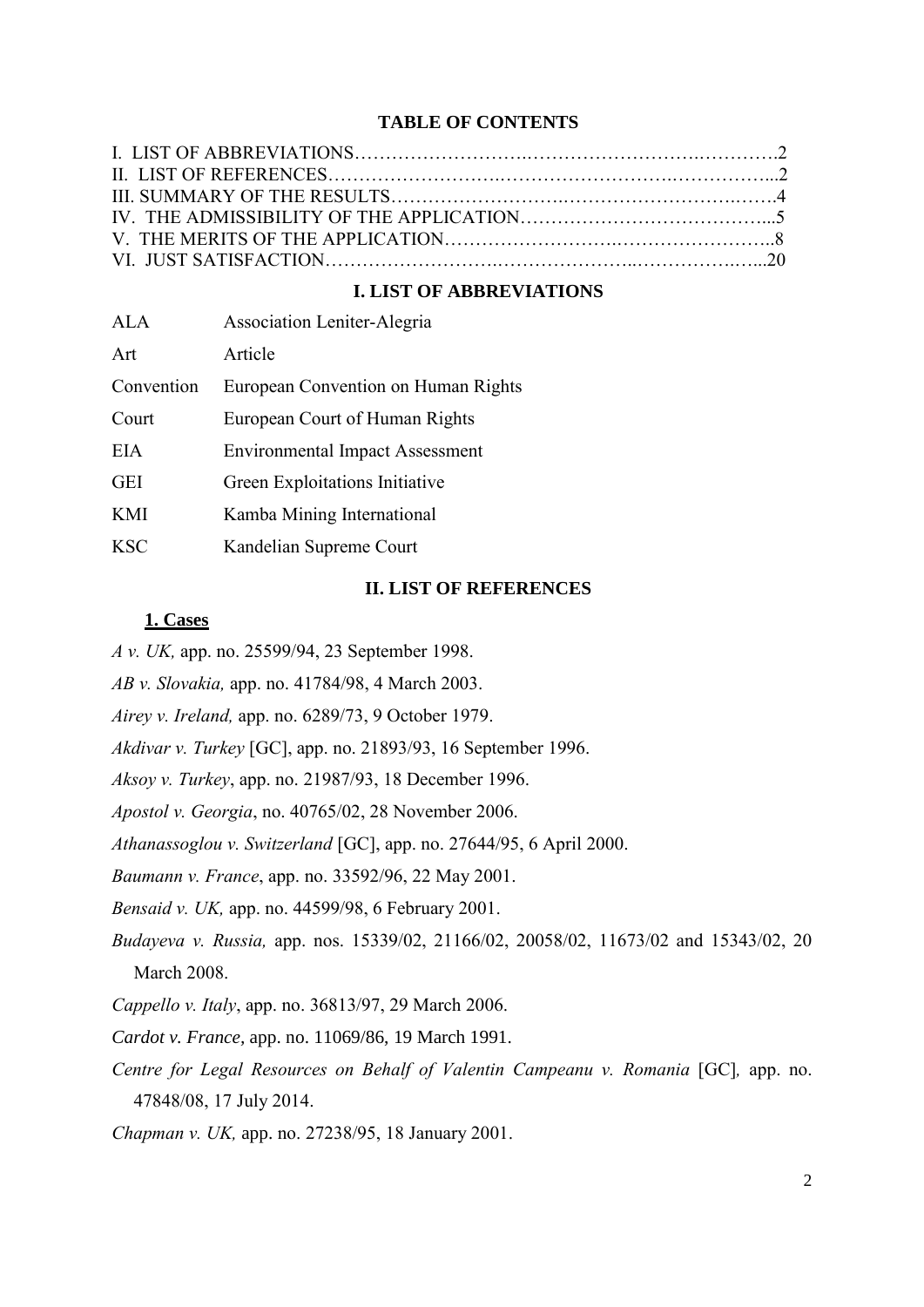- *Cyprus v. Turkey,* app. no. 25781/94, 10 May 2001.
- *Demir v. Turkey* [GC]*,* app. no. 34503/97, 12 November 2008.
- *Dombo Beheer BV v. Netherlands,* app. no. 14448/88, 27 October 1993.
- *Dudgeon v UK,* app. no. 7525/76, 22 October 1981.
- *Friend v. UK,* app. nos. 16072/06 and 27809/08, 24 November 2009.
- *Frydlender v. France* [GC], app. no. 30979/96, 27 June 2000.
- *G & E v. Norway,* app. nos. 9278/81 and 9415/81, 3 October 1983.
- *Georgel and Georgeta Stoicescu v. Romania,* app. no. 9718/03, 26 July 2011.
- *Giacomelli v. Italy,* app. no. 59909/00, 2 November 2006.
- *Goodwin (Christine) v. UK,* app. no. 28957/95, 11 July 2002.
- *Gorraiz Lizarraga v. Spain,* app. no. 62543/00, 27 April 2004.
- *Guerra v. Italy,* app. no. 14967/89, 19 February 1998.
- *Hatton v. UK* [GC], app. no. 36022/97, 8 July 2003.
- *Ilhan v. Turkey*, app. no. 22277/93, 27 June 2000.
- *Ivan Atanasov v. Bulgaria,* app. no. 12853/03, 2 December 2010.
- *Kolyadenko v. Russia,* app. nos. 17423/05, 20534/05, 20678/05, 23263/05, 24283/05 and 35673/05, 28 February 2012.
- *König v. Germany,* app. no. 6232/73, 28 June 1978.
- *Kress v. France* [GC], app. no. 39594/98, 7 June 2001.
- *LCB v. UK,* no. 23413/94, 9 June 1998.
- *Mustafa v. France,* app. no. 63056/00, 17 June 2003.
- *Oneryildiz v. Turkey,* app. no. 48939/99, 30 November 2004.
- *Okyay v. Turkey,* app. no. 36220/97, 12 July 2005.
- *Ringeisen v. Austria,* app. no. 2614/65, 16 July 1971.
- *Scordino v. Italy (No 1)* [GC], app. no. 36813/97, 29 March 2006.
- *Stankiewicz v. Poland,* app. no. 46917/99, 6 April 2006.
- *Stögmüller v. Austria,* app. no. 1602/62, 10 November 1969; 1 EHRR 155.
- *Storck v. Germany,* app. no. 61603/00, 16 June 2005.
- *Stukus v. Poland,* no. 12534/03, 1 April 2008.
- *Sürmeli v. Germany* [GC], app. no. 75529/01, 8 June 2006.
- *Taskin v. Turkey,* app. no. 46117/99, 10 November 2004.
- *Tǎtar v. Romania,* app. no. 67021/01, 27 January 2009.
- *Tyrer v*. *UK,* app. no. 5856/72, 25 April 1978.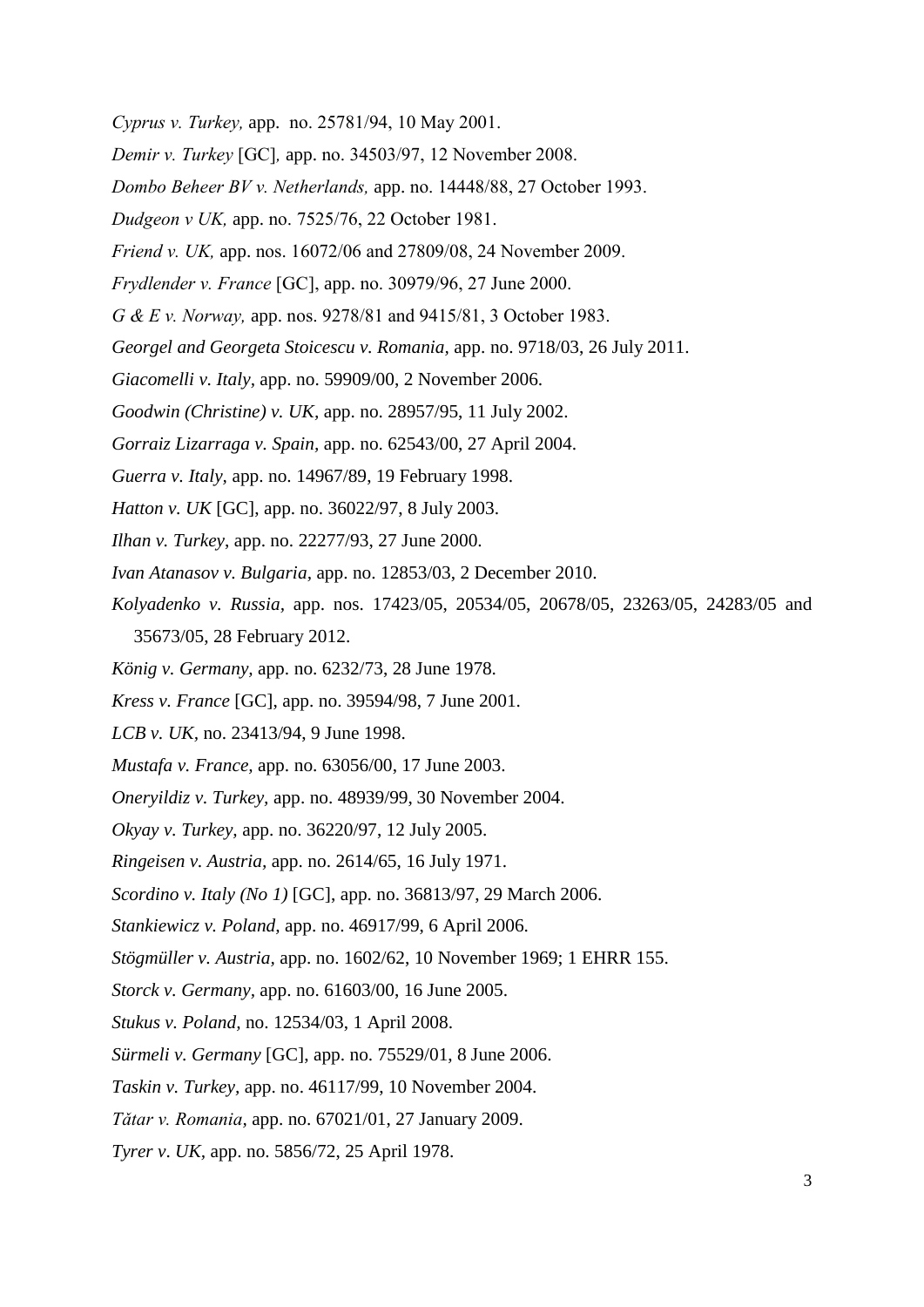*Užukauskas v. Lithuania,* app. no. 16965/04, 6 July 2010. *van Oosterwijck v. Belgium,* app. nos. 7654/76, 6 November 1980. *Vallianatos v. Greece* [GC]*,* app. nos. 29381/09 and 32684/09, 7 November 2013. *Vilnes v. Norway*, app. nos. 52806/09 and 22703/10, 5 December 2013. *X and Y v. The Netherlands,* app. no. 8978/80, 26 March 1985. *Ziętal v. Poland,* app. no. 64972/01, 12 May 2009.

## **2. Treaties**

1998 Aarhus Convention on Access to Information, Public Participation in Decision-Making and Access to Justice in Environmental Matters

#### **3. Literature**

Council of Europe, Guide on Article 6: Right to a Fair Trial (civil limb), 2013.

EU Parliament, Resolution of 5 May 2010 on a general ban on the use of cyanide mining technologies in the European Union P7\_TA(2010)0145, 2010.

European Court of Human Rights, Practice Directions: Just Satisfaction of Claims, 2014.

- Justice and Environment, Banning Cyanide from Mining in the European Union: Legal Analysis, 2011.
- Liu, Zhichang / et al., Selective isolation of gold facilitated by second-sphere coordination with α-cyclodextrin, Nature Communications; vol. 4, nr. 1855, 2013.
- Vainshtein, Mikhail / et al., New non-toxic and secure technology for gold leaching, International Journal of Engineering Science and Innovative Technology, vol. 3, issue 4, 2014, p. 50.

## **III. SUMMARY OF THE RESULTS**

- The applicants' claims satisfy all the conditions for admissibility. Both the individual applicants and NGOs are victims of breaches of Arts 2, 3, 8, and 9, as well as Arts 6 and 13. All viable domestic remedies were exhausted.
- Arts 2, 3 and 8 are engaged due to the severe risks and harms to the applicants' physical integrity. Alternatively, Art.8 is engaged due to the particularly important and personal nature of the activities that were exposed to risks of harm.
- The Respondent's authorisation of the mining project breached Arts 2, 3, and 8 due to the appreciable risks to health involved, and in view of the availability of alternatives.
- The Respondent's authorisation of the mining project further breached Art 9, as it had a significant deleterious impact on access to a highly meaningful religious site.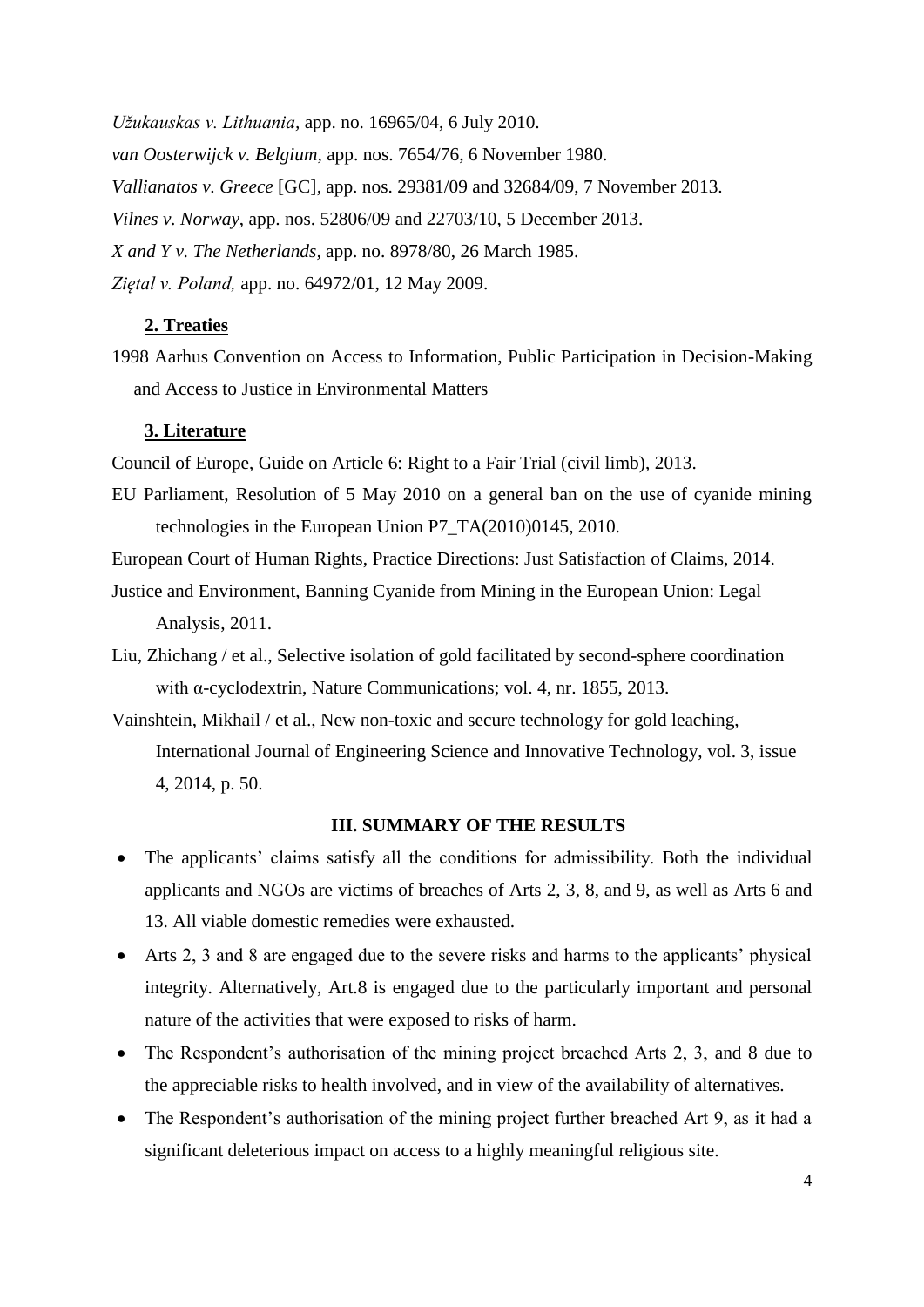- The Respondent's response to the contamination of the river also breached Arts 2, 3, and 8 due to the three-day delay in closing off the site and the failure to notify the public.
- The Respondents further breached the applicants' rights under Art 6 due to the Kandol-Altol Administrative Court's failure to provide a timely judgment, and due to the prohibitive legal costs imposed by the Kandelian Supreme Court.
- Accordingly, the applicants seek EUR 20,000 per applicant, plus any tax chargeable.

## **IV. THE ADMISSIBILITY OF THE APPLICATION**

1. The applicants' claims satisfy all the conditions for the admissibility of an application to the Court under Arts 34 and 35 of the Convention.

## **1. Victim Status**

## **a. The 135 individual applicants**

2. The 135 individual applicants are direct victims within the meaning of Art 34 of violations under Arts 2, 3, 8, and 9, as well as of Arts 6(1) and 13. They each suffered damage both to their physical and mental health as a result of the contamination of the Kand River. Furthermore, though they were not direct parties to those proceedings, the individual applicants' rights under Arts 6(1) and 13 were breached by the Kandol-Alto Administrative Court's delay in issuing a judgment, as the claimants in that case were, by analogy with *Gorriaz,* specifically intending and purporting to represent them in an intermediary capacity.<sup>1</sup> As parties to the 2015 civil proceedings, they are also direct victims of a breach of Art 6 in respect of the excessive legal fees imposed by the KSC.

## **b. The NGOs: ALA and GEI**

3. ALA and GEI are NGOs within the meaning of Art 34 and have standing as they were (a) direct victims of the violations of Arts 6(1) and 13, and (b) indirect victims of the violations of Arts 2, 3, 8, 9.

#### (i) Direct victim status

4. The rights of ALA and GEI under Arts 6(1) and 13 have been breached, respectively, by the Administrative Court's delay in issuing its judgment in their case and the imposition of costs in the civil proceedings. ALA and GEI were parties in both proceedings.

#### (ii) Indirect victim status

5. Both NGOs have (a) a sufficiently "close link" with the direct victims, who were all

<sup>1</sup> *Gorraiz Lizarraga v. Spain*, § 38.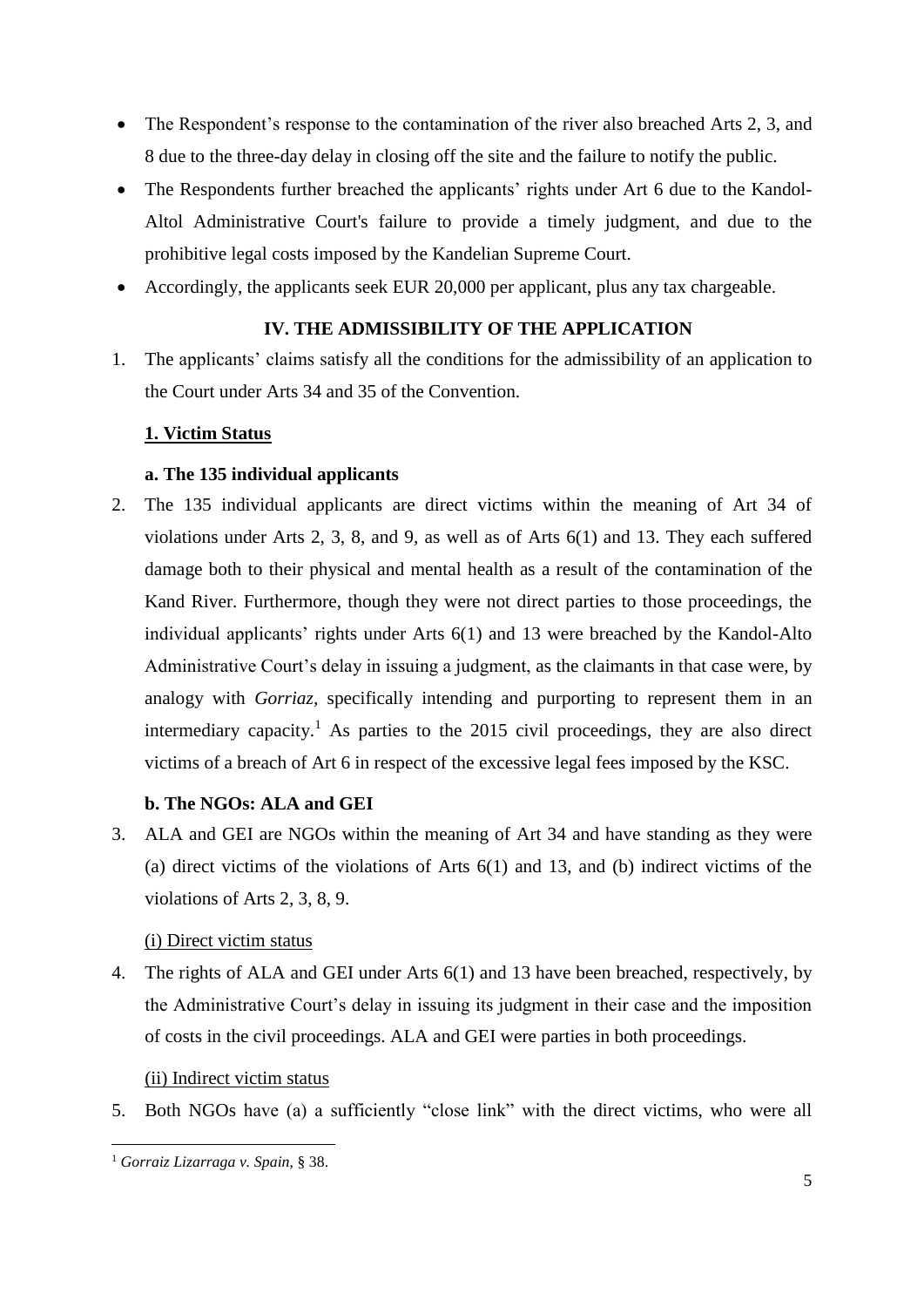Leniterist and from the area whose protection GEI was founded specifically to fight for, and (b) a "personal interest" in pursuing the complaints, as its outcome goes to the very purposes of their existence as associations. They therefore qualify as "victims" under Art 34, since that concept extends to indirect victims to whom the violation would cause harm or who would have a valid personal interest in seeing it brought to an end.<sup>2</sup>

6. Moreover, the Convention is a "living instrument". <sup>3</sup> Thus, the interpretation of "victim" is liable to evolve in light of contemporary societal conditions and must be applied without excessive formalism.<sup>4</sup> Indeed, in modern-day societies, when citizens are confronted with particularly complex administrative decisions, recourse to collective bodies such as associations is sometimes the only means available to them to defend their particular interests effectively.<sup>5</sup> In *Gorraiz Lizarraga v Spain*, the Court noted that it "cannot disregard"<sup>6</sup> the fact most European countries through their legislation recognise the standing of associations to bring legal proceedings in defence of their members' interests<sup>7</sup>. "Any other, excessively formalistic, interpretation of that concept would make protection of the rights guaranteed by the Convention ineffectual and illusory."<sup>8</sup> Recent jurisprudence supports the increasing willingness of the Court to take a flexible approach to the question of victim status.<sup>9</sup>

### **2. Exhaustion of Domestic Remedies**

7. In light of the circumstances, it is submitted that the applicants did all that could have been reasonably expected of them to exhaust domestic remedies as required by Art  $35(1)$ .<sup>10</sup> It is to be noted here that Art  $35(1)$  must be applied with a degree of flexibility and without excessive formalism.<sup>11</sup> Furthermore, the rule on domestic remedies is not absolute; regard must be had to the particular circumstances of each individual case.<sup>12</sup>

#### **a. The administrative proceedings**

<sup>2</sup> *Centre for Legal Resources on Behalf of Valentin Campeanu v. Romania*, § 107; *Vallianatos v. Greece* [GC], § 47, cited in Council of Europe, *Practical Guide on Admissibility Criteria*, § 15.

<sup>3</sup> Council of Europe, *Manual on Human Rights and the Environment*, p. 15.

<sup>4</sup> Council of Europe, *Practical Guide on Admissibility Criteria*, § 16; *Gorraiz Lizarraga v. Spain,* § 38; *Stukus v. Poland*, § 35; *Ziętal v. Poland*, §§ 54-59.

<sup>5</sup> *Gorraiz Lizarraga v. Spain* § 38.

<sup>6</sup> *Gorraiz Lizarraga v. Spain* § 38.

<sup>7</sup> For a comprehensive description, see Council of Europe, *Manual on Human Rights and the Environment*, pp. 175-179.

<sup>8</sup> *Gorraiz*, § 38.

<sup>9</sup> *The Centre for Legal Resources on Behalf of Valentin Câmpeanu v. Romania* (17 July 2014).

<sup>10</sup> See *Akdivar v. Turkey* [GC], § 69; *Aksoy v. Turkey*, §§ 53-54; *Baumann v. France*, § 40, cited in *Gorraiz*.

<sup>11</sup> *Cardot v. France*, § 34; *Gorraiz Lizarraga v. Spain*, § 37.

<sup>12</sup> *van Oosterwijck v. Belgium*, § 35; *Gorraiz Lizarraga v. Spain,* § 35.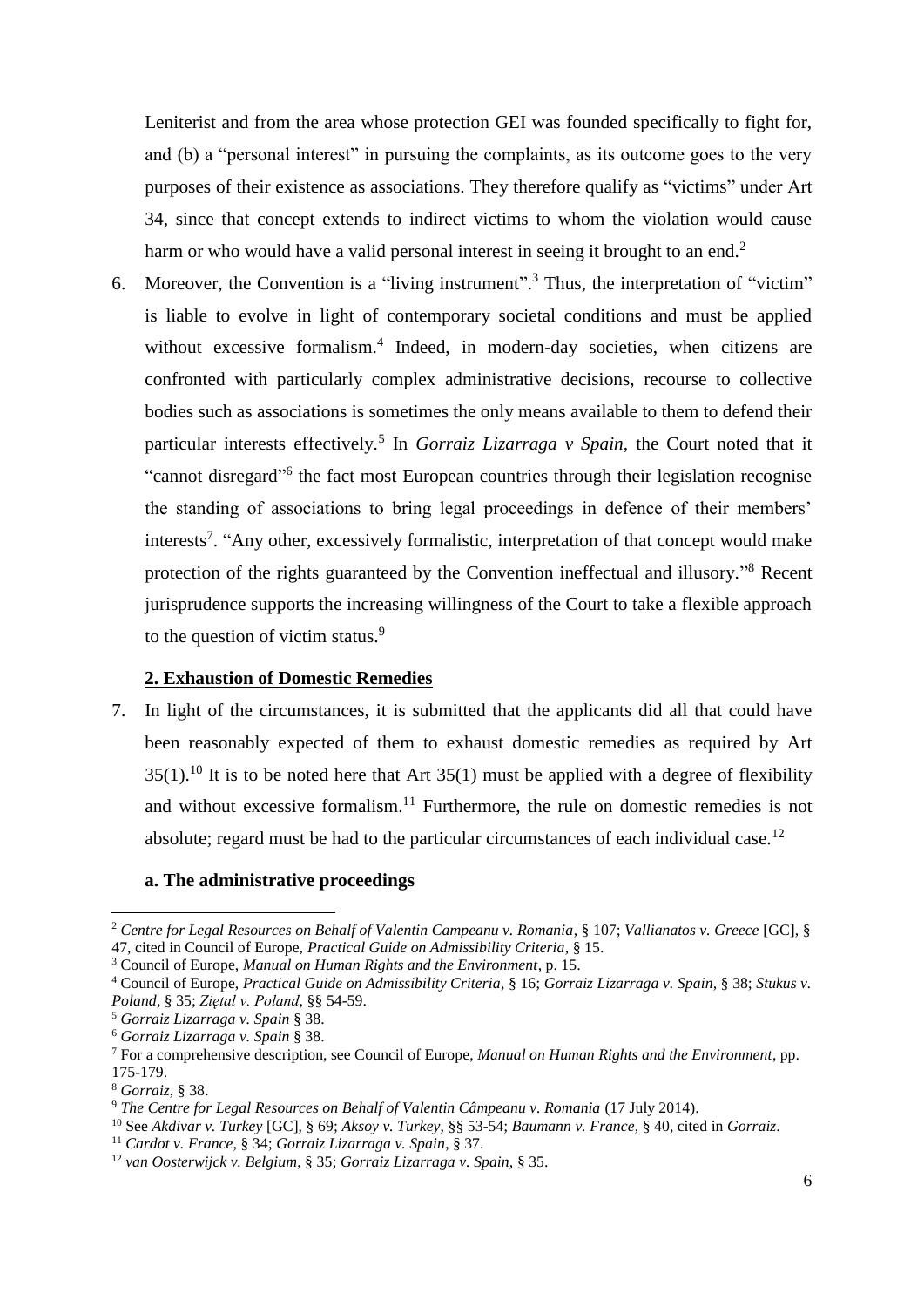- 8. As regards the Convention violations arising from the authorisation of the mining process in April 2012, ALA and GEI brought proceedings before the Kandol-Alto Administrative Court to challenge that decision. Though the Administrative Court was due to deliver judgment in December 2014, a decision has yet to be issued. In light of this unreasonable delay, ALA and GEI must be regarded as having exhausted domestic remedies in respect of the mining authorisation.
- 9. Given that a substantively identical claim has thus been made and been made, albeit indirectly, on their behalf – a claim by the remaining individual applicants on the same matter is otiose.<sup>13</sup> It must also be noted that there exists no possibility under Kandelian law for the applicants to file an expedition request to the court.<sup>14</sup> Accordingly, the applicants have exhausted domestic remedies in respect of the mining authorisation.

## **b. The civil proceedings**

10. As regards the specific harms that arose following the rains of September 2014, the applicants – ALA and GEI, representing the 135 individual applicants – pursued liability claims against both the mining company KMI and the regional authority. These claims were dismissed by the KSC, which held not only that causation was not established, but that in any case the authorities have responded adequately by sealing the site and that it was the religious leaders who encouraged the pilgrims to continue to use the polluted water. Notably, the KSC, unlike the court at first-instance, thereby made a determination also as to the responsibility of the public authorities. Any further claim against the central as opposed to the regional authorities would have been ineffective, given in particular the approach taken by the KSC to causation as a matter of law, especially in respect of the interference of the religious leaders. Moreover, given the prohibitive costs already imposed and likely to be imposed again upon the claimants, it would be unreasonable to expect their pursuit of further domestic claims which are, given the above, sure to fail. It is to be remembered here that the standing rules are to be applied "with some degree of flexibility and without excessive formalism."<sup>15</sup> Moreover, the burden is on the Respondent to show that there is in fact an effective domestic remedy.<sup>16</sup>

#### **3. Time Limit**

<sup>13</sup> *Vilnes v. Norway*, §§ 177-178.

<sup>&</sup>lt;sup>14</sup> Clarification Questions, answer to questions 53-60.

<sup>15</sup> *Ilhan v. Turkey,* § 51.

<sup>16</sup> *Apostol v Georgia*, § 39.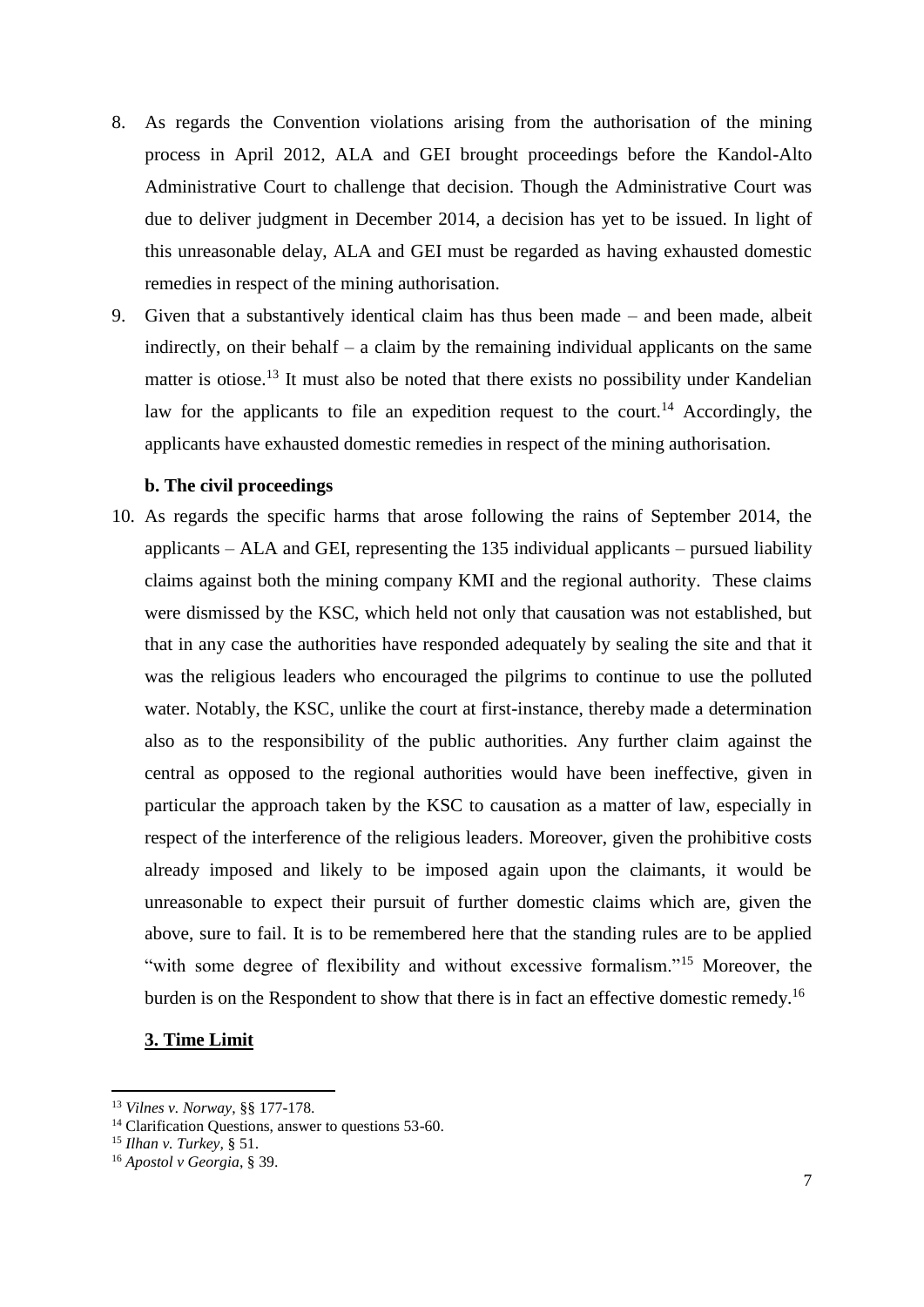11. This application was lodged on 1 November 2015, i.e. within six months of delivery of the final judgment of the KSC on 15 July 2015, and is thus in compliance with Art 35(1).

## **V. THE MERITS OF THE APPLICATION**

## **1. Unlawful Authorisation of the Mining Project**

12. The Respondent breached several Convention rights in approving the reopening of the disputed mine. These breaches stem from the glaring dangers posed by the operation.

## **a. The dangers of the mining project**

- 13. In the first instance, it is submitted that the mining exploitation presented appreciable risks of harm to the applicants, notwithstanding the failure of the EIA of 2012 to disclose them. The dangers of cyanide mining are well known. In fact, at least eight countries have banned cyanide use in gold and silver mining,  $17$  and the European Parliament in 2010 passed a resolution proposing an EU-wide ban of the method. <sup>18</sup> Accidents occur regularly.<sup>19</sup> It is also to be noted that the specific danger of cyanide seepage from mines as a result of heavy rains is a very familiar one. As noted by the European Parliament in 2010, there is no guarantee that accidents will not occur, "especially taking into account the increasing incidence of extreme weather conditions, including heavy and frequent precipitation events, as projected by… the Intergovernmental Panel on Climate Change."20
- 14. Alternatively, even if it is held that the Respondent could not have perceived of risks going beyond those identified by the 2010 EIA, it is submitted that the Government was nevertheless in possession of knowledge of a significant risk of harm. Whilst the EIA concluded that there should be no risks "provided the relevant norms were complied with and there were no accidents", it did not exclude dangers arising from an accident or from the effect of the mining process on the environment. Therefore, even taking the 2010 EIA as a basis, the project did pose a risk. Considering that the process involved the use of a highly toxic chemical, the magnitude of the harm risked was flagrantly severe. Notably, one teaspoon of a 2% solution of sodium cyanide can be fatal.<sup>21</sup> Accordingly, the risk was to be categorised as a significant one in virtue of the severity of the harm at issue, irrespective of the probability of materialisation. In such circumstances, the

 $17$  Justice and Environment (2011), p.1.

<sup>18</sup> European Parliament resolution P7\_TA(2010)0145.

<sup>&</sup>lt;sup>19</sup> Justice and Environment (2011), p.5.

<sup>&</sup>lt;sup>20</sup> European Parliament resolution P7\_TA(2010)0145.

<sup>&</sup>lt;sup>21</sup> Justice and Environment  $(2011)$ , p.3.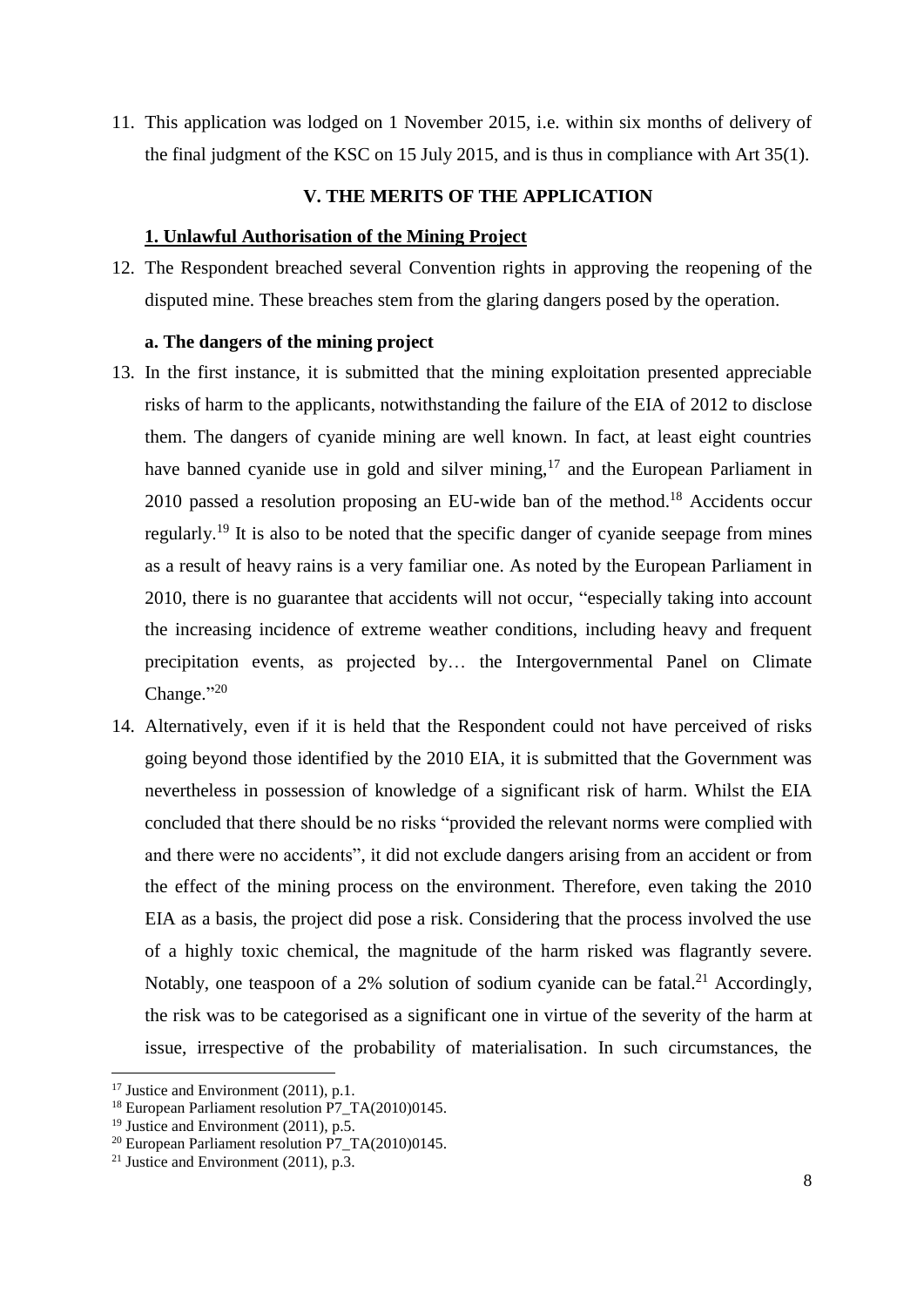authorisation of the project breached the applicants' rights under the following heads, bearing in mind that even minimal-probability risks may breach Convention rights. In *Kolyadenko,* the State's protections relating to flooding of a kind "thought to occur only once a century" and "never seen before" was found to breach the Convention.<sup>22</sup>

## **b. Article 8**

15. Firstly, the authorisation of the project violated Art 8 both in its substantive and its procedural aspects.

### i. Engagement of Art 8

- 16. The authorisation of the mine engages Article 8 on two counts. Firstly, on a broad reading, the right to respect for "private life" encompasses a right to the protection of health and bodily integrity. As per Judge Jambrek's concurring opinion in *Guerra v. Italy*, "[t]he protection of health and physical integrity is… as closely associated with the 'right to life' as with the 'respect for private and family life.'"<sup>23</sup>
- 17. Similarly, the dissentients in *Hatton v. UK* noted that "'health as a state of complete physical, mental and social well-being' is, in the specific circumstances of this case, a precondition to any meaningful privacy, intimacy, etc., and cannot be unnaturally separated from it..."<sup>24</sup>
- 18. This broad view is reflected in other cases.<sup>25</sup> In *X and Y v. The Netherlands*, the Court held that "'private life'... covers the physical and moral integrity of the person."<sup>26</sup> A State's failure to protect against physical attacks from stray dogs was also held to breach Art 8, because private life encompasses protection of physical and psychological integrity;<sup>27</sup> likewise regarding health risks arising in the context of employment.<sup>28</sup>
- 19. The Court "reiterated" in *Storck v. Germany* that "even a minor interference with the physical integrity of an individual must be regarded as an interference with the right to respect for private life... if it is carried out against the individual's will..."<sup>29</sup> In the present case, the interference with physical integrity indubitably reaches the relevant threshold of severity, given that a potentially fatal toxin is involved and did, as a matter

<sup>22</sup> *Kolyadenko v. Russia,* § 145.

<sup>23</sup> *Guerra v. Italy,* concurring opinion of Judge Jambrek.

<sup>&</sup>lt;sup>24</sup> *Hatton v. UK*, joint dissenting opinion of Judges Costa, Ress, Türmen, Zupančič and Steiner.

<sup>25</sup> See also *LCB v. UK*, § 46.

<sup>26</sup> *X and Y v. The Netherlands,* § 22.

<sup>27</sup> *Georgel and Georgeta Stoicescu v. Romania*, § 49.

<sup>28</sup> *Vilnes v. Norway*.

<sup>29</sup> *Storck v. Germany*, § 143.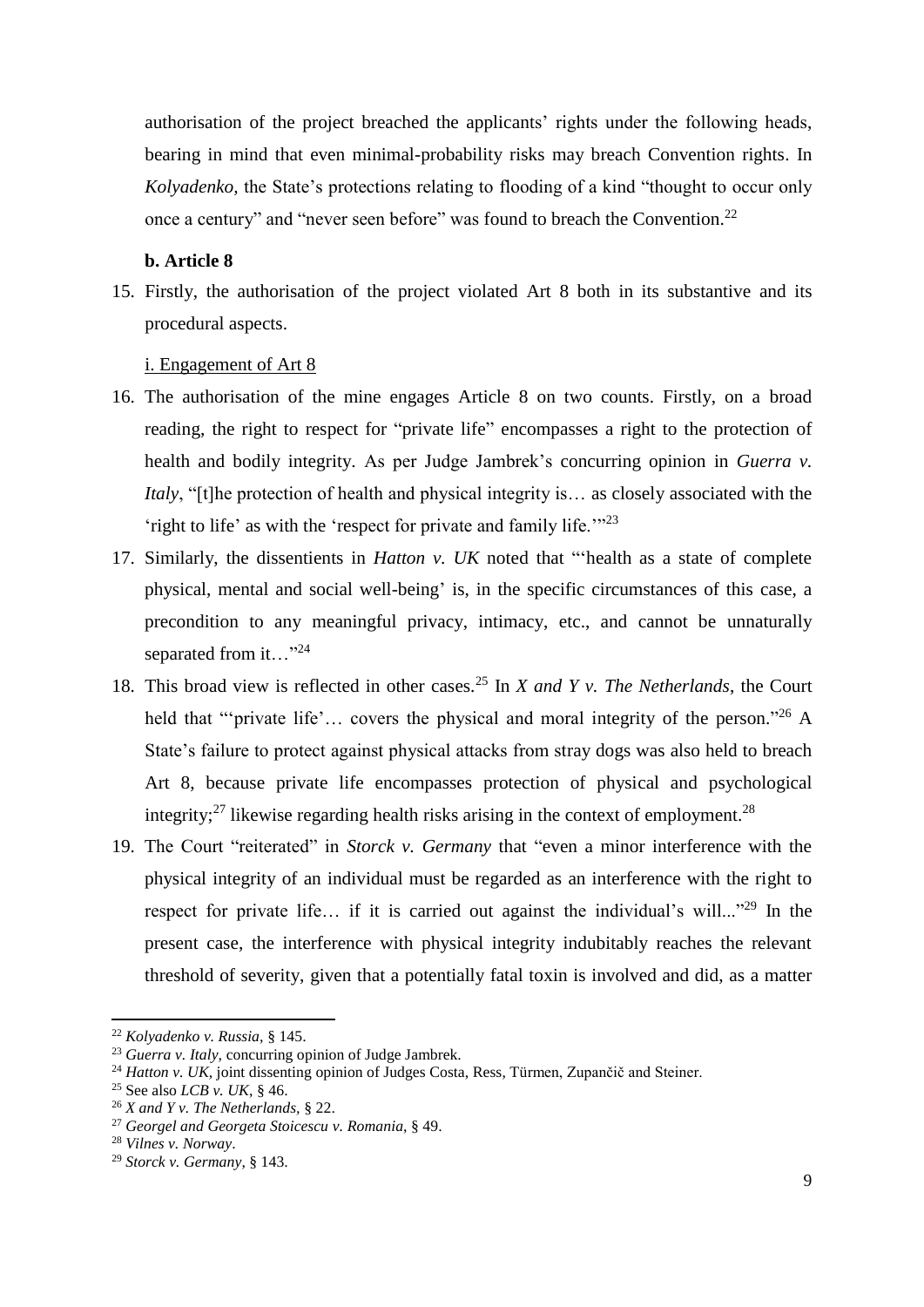of fact, cause severe physical and mental disorders.

- 20. Alternatively, on a narrower reading, the facts engage Art 8 in view of the essential link between the activities exposed to risks of harm and the applicants' personal identities. The Court's jurisprudence recognises that measures affecting activities that are an integral part of a person's identity can impinge on their "private life." <sup>30</sup> Moreover, the European Commission on Human Rights has held that a minority group can in principle claim that its particular minority lifestyle falls under the concept of 'private life'.<sup>31</sup>
- 21. Notably, in *G & E v*. *Norway,* the Commission held that the submersion of a plot of public land due to the construction of a hydroelectric plant engaged Art 8, because of the applicants' respective occupations as reindeer shepherd and as fisherman and hunter. Equally, therefore, the rendering unsafe of public land that has the highest religious significance to a minority must engage Art 8. In fact, the present case is even more compelling, since the Commission's counterargument in *G & E* to the effect that there were alternative lands for shepherding and hunting is inapt here.
- 22. Having thus established that the environmental harms interfered with private life under Art 8(1), the Court must assess, under Art 8(2), firstly the substantive merits of the State's decision to authorise the mining project, and secondly the procedural fairness of that decision.<sup>32</sup> The authorisation lacks justification under Art  $8(2)$  on both counts.

ii. Breach of the substantive aspect: disproportionate interference

- 23. Though the Court has in the past found that environmentally risky planning decisions fall within the State's margin of appreciation, the present case is unique. First, the usual margin of appreciation is substantially circumscribed with respect to cyanide mining by an evolving European consensus. As noted, the EU Parliament in 2010 passed a resolution proposing a ban on *all* cyanide mining. Such support for a *blanket* ban indicates *a fortiori* the existence of a European consensus that such mining should not be risked in special cases such as the present, where the mine neighbours a unique holy site.
- 24. Second, touching on the latter point, the margin of appreciation must be narrowed due to the intimate and minority nature of the interests harmed.<sup>33</sup> Weighing against the project is not simply the general danger of environmental harm against a core interest in bodily integrity, but also a very unique and profound danger of destroying the way of life of a

<sup>30</sup> *Chapman v. UK*, § 73.

 $31$  *G & E v. Norway*; see also *Friend v. UK*, § 44.

<sup>32</sup> *Taskin v. Turkey,* § 115; *Giacomelli v. Italy,* § 79.

<sup>33</sup> Cf. *Dudgeon v UK,* § 52.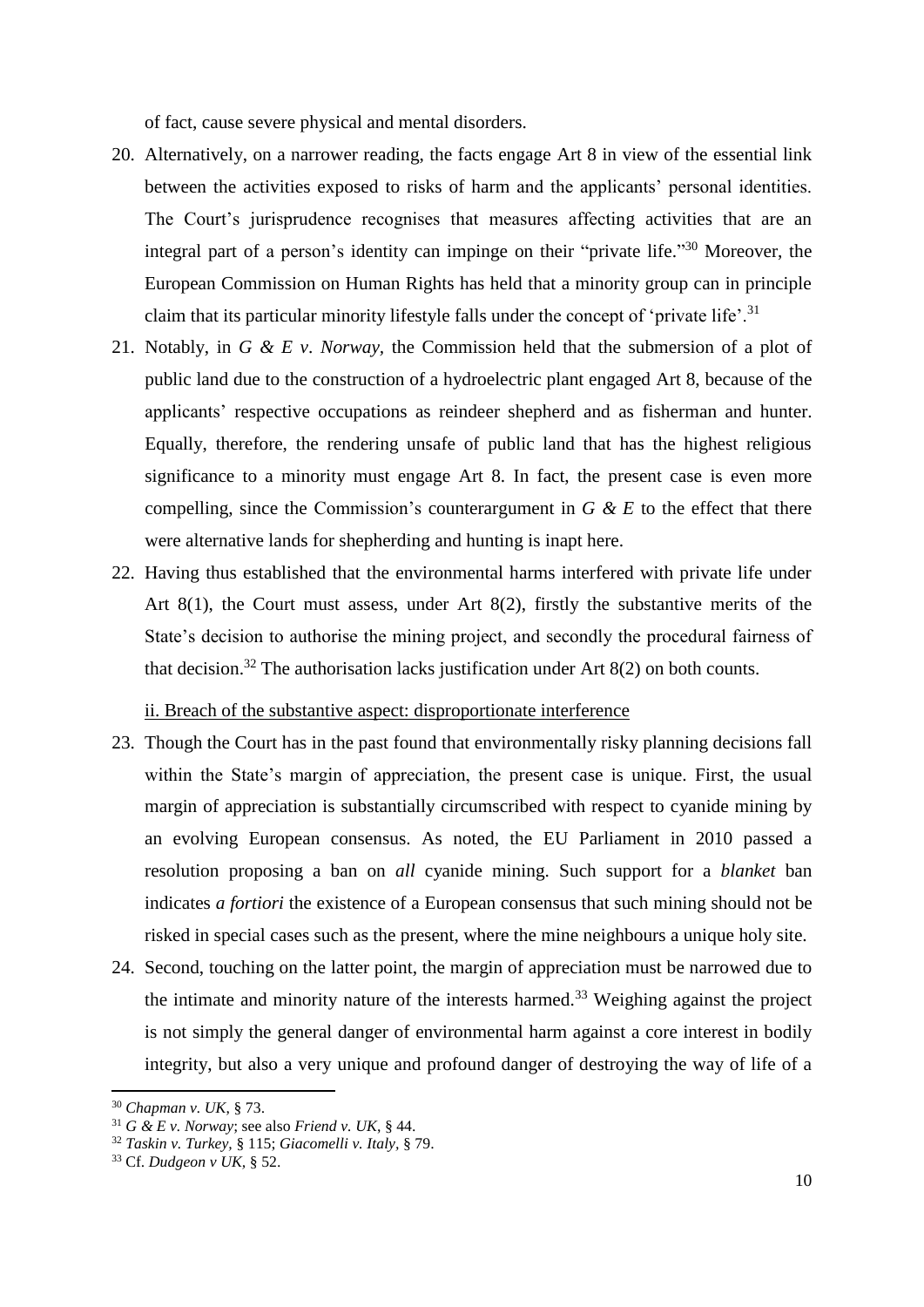whole minority group and causing significant trauma at the defilement of a revered holy site. Majorities are inherently likely to underestimate such interests. Accordingly, a narrower margin must be applied.

- 25. The two factors above also speak forcefully for the disallowance of the mining project. If they do not of themselves establish that the project was not "necessary" or proportionate under Art 8(2), they certainly must be decisive when seen in combination with two further points.
- 26. Firstly, the proposed benefits of cyanide mining are not as significant as they seem. As the EU Parliament has noted, "cyanide mining provides few jobs, and only for a period of eight-16 years, whilst it runs the risk of causing enormous cross-border ecological damage the cost of which is usually not met by the responsible operating companies, which generally disappear or go bankrupt, but by the state, i.e. by taxpayers...<sup>34</sup>
- 27. Secondly, the European Parliament has also attested to the fact that there are viable, more environmentally and human-friendly alternatives to attain the economic advantages both in terms of extraction of gold and job creation. <sup>35</sup> Examples include mining methods using thiosulfate or cornstarch lixiviants. <sup>36</sup> Even if it is held that such alternatives do not wholly equal the cyanide mining method, it is submitted that, especially given the noted limitations on the benefits of cyanide mining, the existence of such alternatives deprives the mining project of the degree of general public utility required to trump the applicants' rights under Art 8(2). Accordingly, there has been a violation of Art 8.

#### iii. Breach of the procedural aspect: failure to consult

- 28. Even if it is held that the substantive decision to authorise the mining is in principle justifiable under Art 8(2), that decision fails to satisfy the procedural aspect of Art 8 on several counts, firstly due to the failure to consult the affected Leniterist population. An obligation to consult the Leniterist population must be seen as a basic element of 'respect' for their private life in the given circumstances, and as indispensable to a justified decision under Art 8(2). This follows from three considerations.
- 29. Firstly, close regard is to be had to the word "respect". Any government that fails to accord its citizens an opportunity to voice their concerns about projects that present a potential danger to sites of particularly special personal significance, such as religious

<sup>&</sup>lt;sup>34</sup> European Parliament resolution P7\_TA(2010)0145.

<sup>&</sup>lt;sup>35</sup> European Parliament resolution P7 $TA(2010)0145$ .

<sup>36</sup> Zhichang Liu et al (2013); Fellman (2013); Vainshtein et al (2014).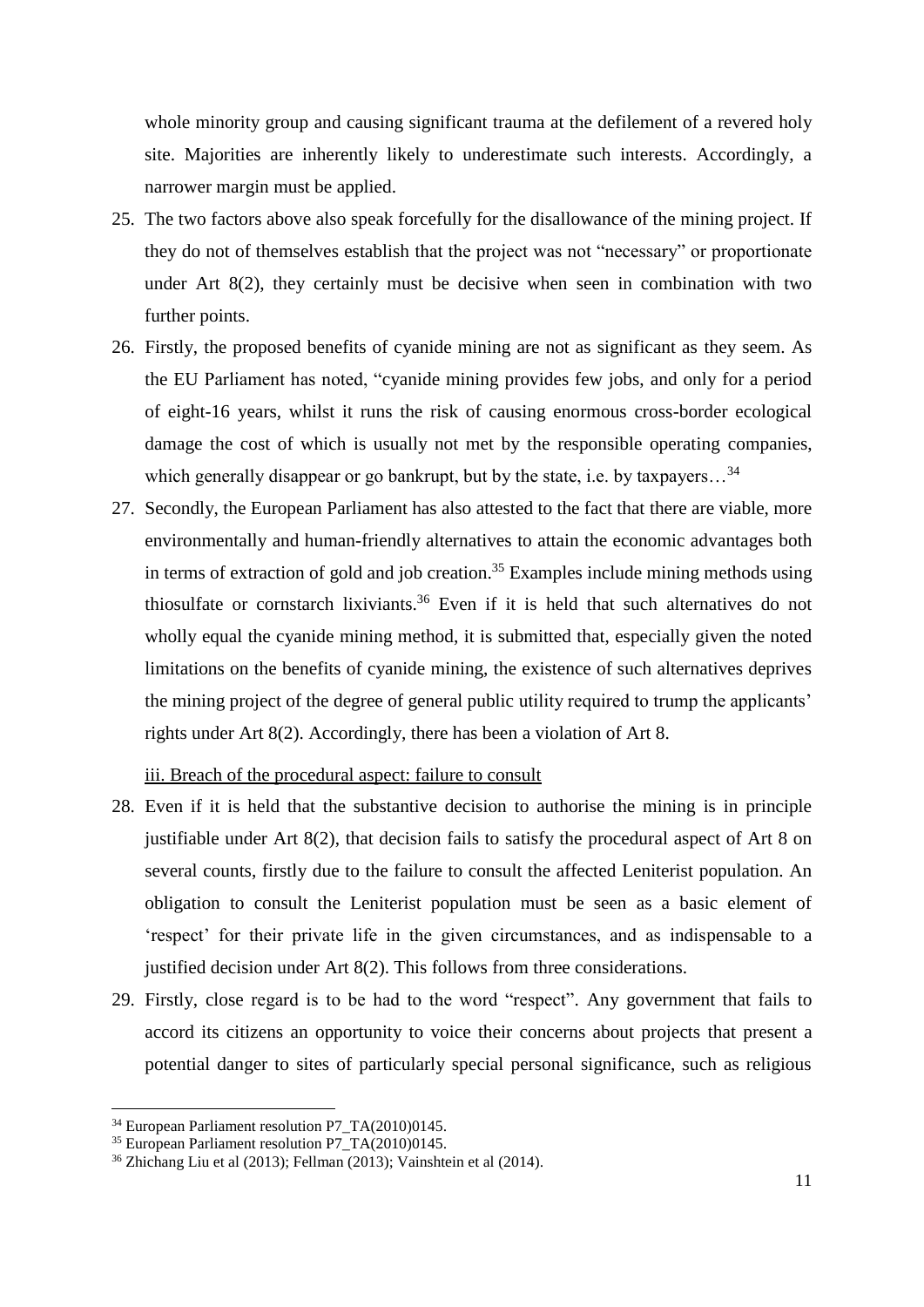sites, can hardly be said to be "respecting" those citizens' private lives.

- 30. Secondly, that the right to respect for private life encompasses such a procedural obligation follows from the Court's judgment in *Giacomelli v. Italy,* which noted that the Court "has consistently held that, although Article 8 contains no explicit procedural requirements, the decision-making process leading to measures of interference must be fair and must afford due respect to the interests safeguarded to the individual by Article 8… It is therefore necessary to consider all the procedural aspects, including… the extent to which the views of individuals were taken into account throughout the decisionmaking process, and the procedural safeguards available..."<sup>37</sup>
- 31. The authorities failed, in this case, sufficiently and properly to take into account the views of the applicants in omitting to give the Leniterist population an opportunity to submit the reasons for their objections and to explain the special significance that damage to the affected area would have for them. The Government's national referendum on this local issue cannot be regarded as an adequate mechanism for this purpose. For one, such an exercise was from the very outset biased against the applicants, given that they are a minority. A decision mechanism based on majority vote is inherently ill-suited to the protection of minorities. Furthermore, a referendum involves a simple yes/no vote, without opportunity for making arguments and giving explanations. Thus a referendum could not in the particular circumstances satisfy the *Giacomelli* requirement that the decision-making procedure be fair and take due account of the views of the affected individuals. What was required was consultation.
- 32. That Art 8 encompasses such a right of consultation in cases involving large-scale projects follows thirdly from evolving international standards. There is an evident international consensus – especially, but not only, among European states party to the ECHR – that large-scale environmental decisions presenting a *prima facie* risk of serious impacts on the lives of affected populations demand proper consultation of those populations. This consensus is encapsulated by the 1998 Aarhus Convention, to which Kandelia is a party. The right of public participation in decisions which may have significant effects on the environment forms one of three foundational 'pillars' of the Convention. For such decisions, the public concerned must be permitted, under Article 6(7), to submit its views in writing or at a public hearing. Per Article 6(8), national governments must take due account of such submissions.

<sup>37</sup> *Giacomelli v. Italy,* § 82.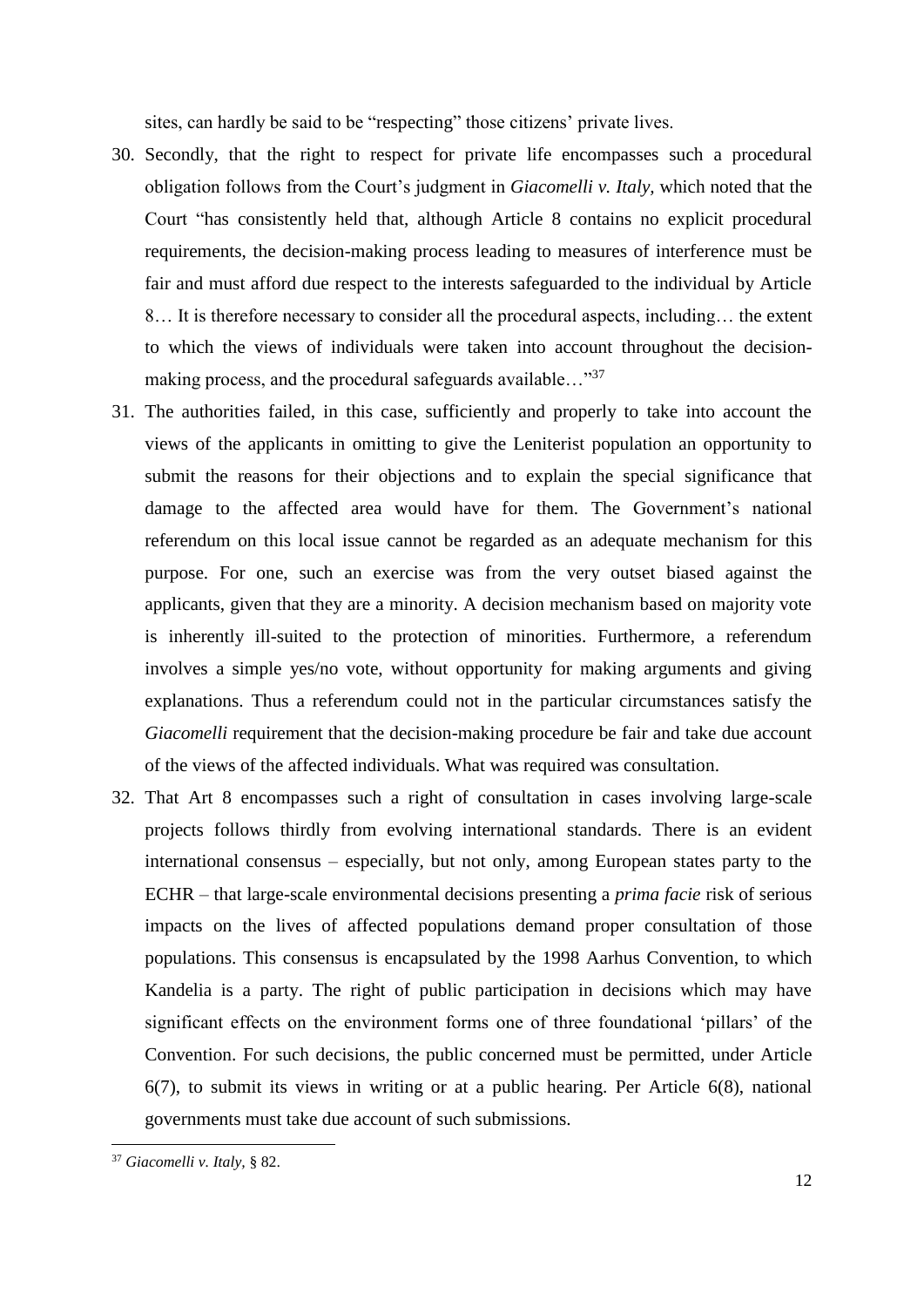- 33. The provisions of the Aarhus Convention represent a concrete consensus among European nations as to what is required to do justice to populations whose lives are at risk of being significantly upturned by environmental damage. 42 European states as well as the European Union are party to the Aarhus Convention. Since the ECHR is a living instrument and its requirements responsive to evolving standards in European practice,<sup>38</sup> this common understanding of the requirements of fairness to individuals affected by major public projects should be reflected in the interpretation of the demands of "respect" for private life.
- 34. Indeed, the Grand Chamber has itself recognised the importance of the Aarhus Convention in delineating the specific requirements of Article 8 in environmental cases. The procedural requirements formulated by the Court in cases such as *Oykay v Turkey*  and *Taskin* were derived specifically from the 'information' and 'access to justice' pillars of the Aarhus Convention, though the respondent state (Turkey) was not a party to that Convention.<sup>39</sup> There is no reason why the same approach should not apply to the last Aarhus pillar on public participation. The Respondent's failure to consult the Leniterist population thus constitutes an unjustifiable breach of Art 8.

iv. Breach of the procedural aspect: failure to promulgate EIA

35. In addition, the Respondent failed the obligation to ensure public access to impact studies and to inform those affected of the risks to which they were exposed.<sup>40</sup> Kandelia's regulatory framework is lacking in this respect, since the regulations on environmental impact assessment are inapplicable to areas smaller than 25 hectares. The leakage of one of KMI's reports at an unspecified time, without more specific notification of those affected, does not fulfil this obligation on the part of the State.

v. Breach of the procedural aspect: failure to provide a judicial remedy

36. Furthermore, the Court established in *Giacomelli* that the procedural aspect of Art 8 requires that "the individuals concerned must also be able to appeal to the courts against any decision, act or omission where they consider that their interests or their comments have not been given sufficient weight in the decision-making process."<sup>41</sup> This requirement has been failed on the facts, given that the Kandol-Altol Administrative

<sup>38</sup> *Tyrer v*. *UK,* § 31; *Goodwin (Christine) v. UK,* § 74.

<sup>39</sup> *Okyay v. Turkey*, § 52; *Taşkin v Turkey,* §§ 99-100; *Tǎtar v. Romania*, §§ 69 and 118; *Demir v. Turkey*, § 83.

<sup>40</sup> *Giacomelli v. Italy,* § 83.

<sup>41</sup> *Giacomelli v. Italy,* § 83.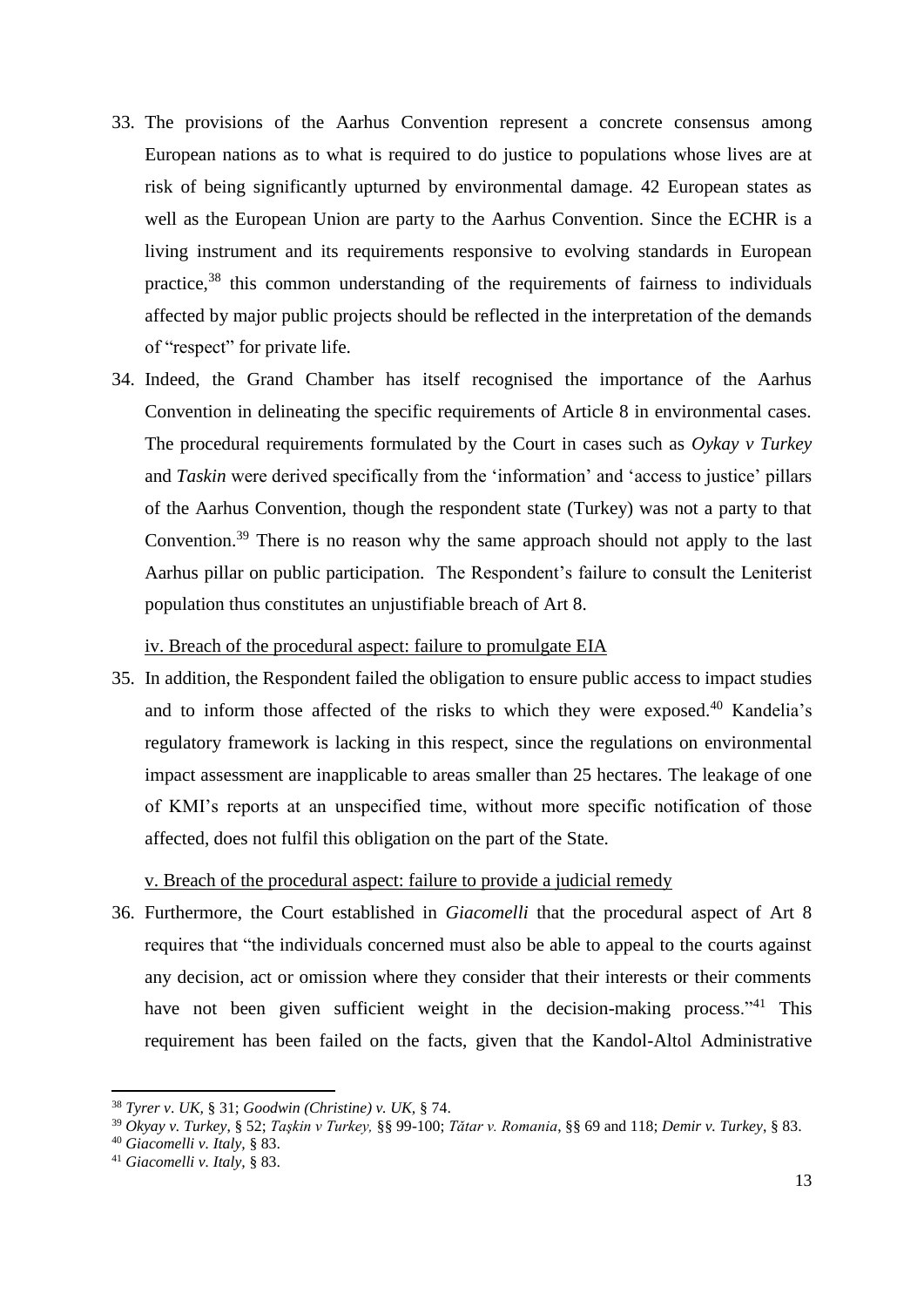Court has failed, despite expiry of the expected date of judgment, to hand down its decision (see further Part V.3 below). Moreover, given the inapplicability of the environmental impact regulations of 2002, there is no general right of judicial review of the authorisation decision outside specific claims in respect of damages.

#### **c. Article 2**

- 37. Given that a teaspoon of a 2% solution of sodium cyanide can be fatal to humans, the authorisation of the mining project also breaches the applicants' right to life under Art 2. As is well established, Art 2 imposes on the State a positive duty to take "appropriate steps to safeguard the lives of those within their jurisdiction.<sup>42</sup> In cases involving risks to life, the question for the Court is whether the State did "all that could have been required of it to prevent life being avoidably put at risk".<sup>43</sup>
- 38. In light of the serious dangers involved in cyanide mining, the limited benefits to be gained from it, and the existence of adequate alternatives (as argued under Part V.1.b.ii above), it is submitted that the "appropriate step" to safeguard the lives of the applicants was to refuse permission for cyanide mining in favour of a different mining technique. In authorising the mining project, the Respondent therefore violated Art 2.
- 39. Alternatively, it is submitted that the State must at the very least have been expected to arrange for an adequate monitoring mechanism to track and be promptly put on notice of the development of the risk. This follows even if the EIA of 2010 is taken as the basis for establishing the risk of harm, given that that assessment did not entirely exclude the potentiality of harms as regards operational accidents and the impact on the environment. Thus, for example, the State might have placed, or required the mining company to place, monitors in the river to keep track of sodium cyanide concentrations.
- 40. The arrangement of some such monitoring mechanism can hardly be seen as an overly onerous measure to require of the State, particularly in view, firstly, of the large numbers of people who stand to be affected by the pollution, and, secondly, of the severity of the harm in question. In failing to take such a basic measure, the State certainly failed to do "what could reasonably have been expected of it to prevent life being put avoidably at risk."<sup>44</sup> It follows in particular from the duty on the state to adequately regulate

<sup>42</sup> *LCB v. UK,* § 36; *Budayeva v. Russia,* §§ 128-131; *Kolyadenko v. Russia*, §§ 157-161.

<sup>43</sup> *LCB v. UK,* § 36.

<sup>44</sup> *LCB v. UK*, § 36; *Budayeva v. Russia,* §§ 128-131; *Kolyadenko v. Russia,* §§ 157-161.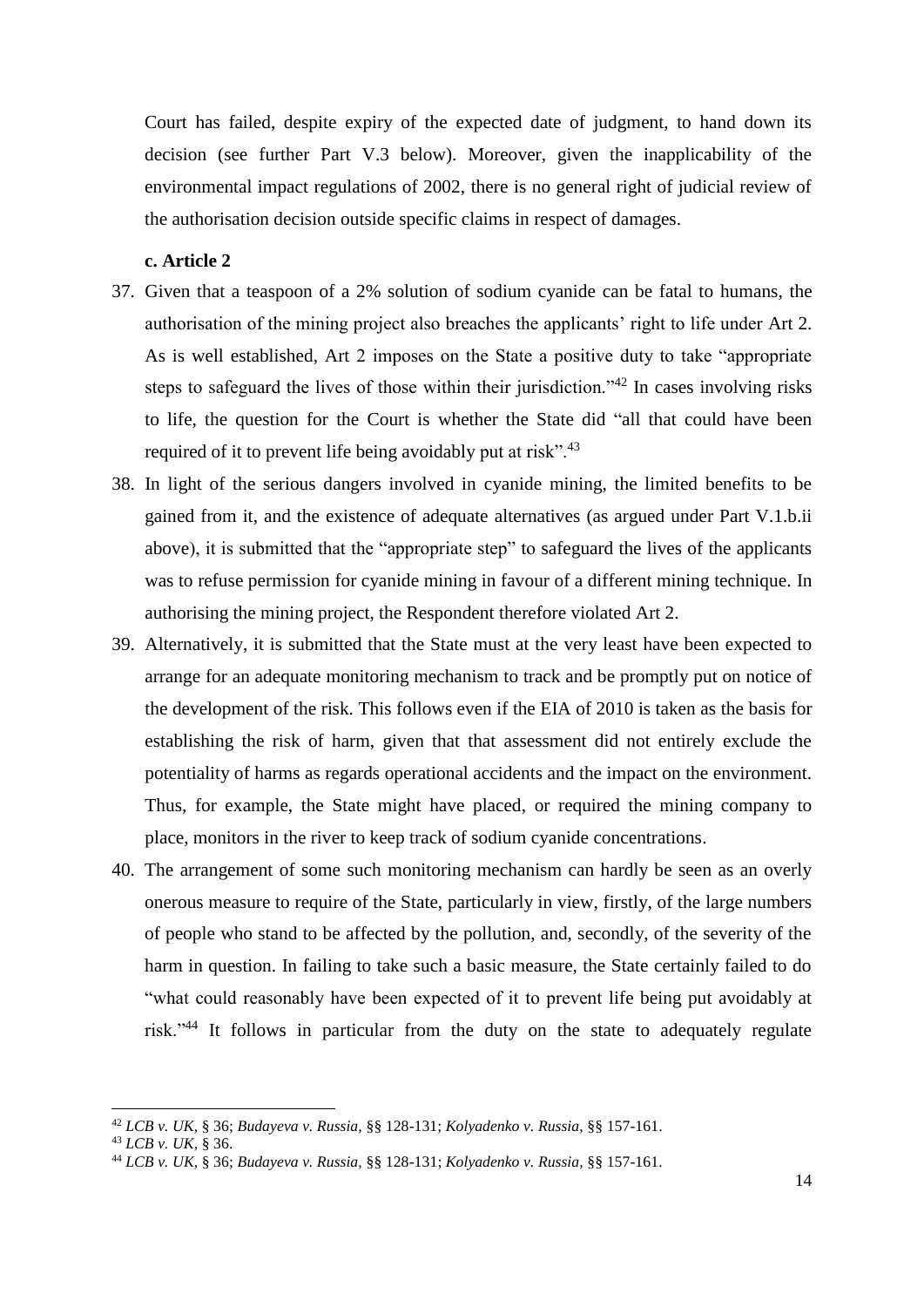dangerous activities.<sup>45</sup> Ultimately, the State is obliged under Article 1 to "secure" Convention rights. A State that takes no measures to monitor risks to Convention rights self-evidently leaves those rights in a state of insecurity, i.e. fails to fulfil its obligation to "secure" them under Article 1.

#### **d. Article 3**

41. In view of the impact that exposure to cyanide has had on the applicants, who are suffering from skin, respiratory, gastrointestinal and serious psychological injuries, it is further submitted that the Respondent's authorisation of the mining project amounts to inhuman and degrading treatment, or a failure to protect against such treatment,  $46$ contrary to Art 3. For the reasons given above under Part V.1.b.ii, the appropriate measure to safeguard the applicants against inhuman or degrading treatment as required by Art  $3^{47}$  would have been to refuse authorization for the mining project.

## **e. Article 9**

- 42. The State's approval of the mining project also violates the Leniterist applicants' right under Art 9 to manifest their religion. Approval of the mining project interfered with the applicants' freedom to manifest their religion in that it subjected an integral part of the practice of that religion to the risk of serious and potentially fatal illness. The State's decision subjected the population's access to a religious site to such a serious risk of harm, that it can be said in effect to have removed access to that religious site as a viable option for them.
- 43. That limitations on access to a religious site can interfere with the right under Art 9 follows from the Court's decision in *Cyprus v Turkey.<sup>48</sup>* In that case, the Turkish government had instituted a policy of restricting the access of the Cypriot population to places of worship and holy places. The Court concluded that the restrictions "considerably curtailed their ability to observe their religious beliefs" and found a violation of Art 9.
- 44. The same can be said for the case at hand. Access to and use of the Kand River is an essential part of the Leniterist faith. In particular, a visit to the river is believed to be necessary for after-life redemption. The State's approval of the mining project

<sup>45</sup> See *Oneryildiz v. Turkey.*

<sup>46</sup> See *A v. UK*, § 22.

<sup>47</sup> *A v. UK*, § 22.

<sup>48</sup> *Cyprus v. Turkey.*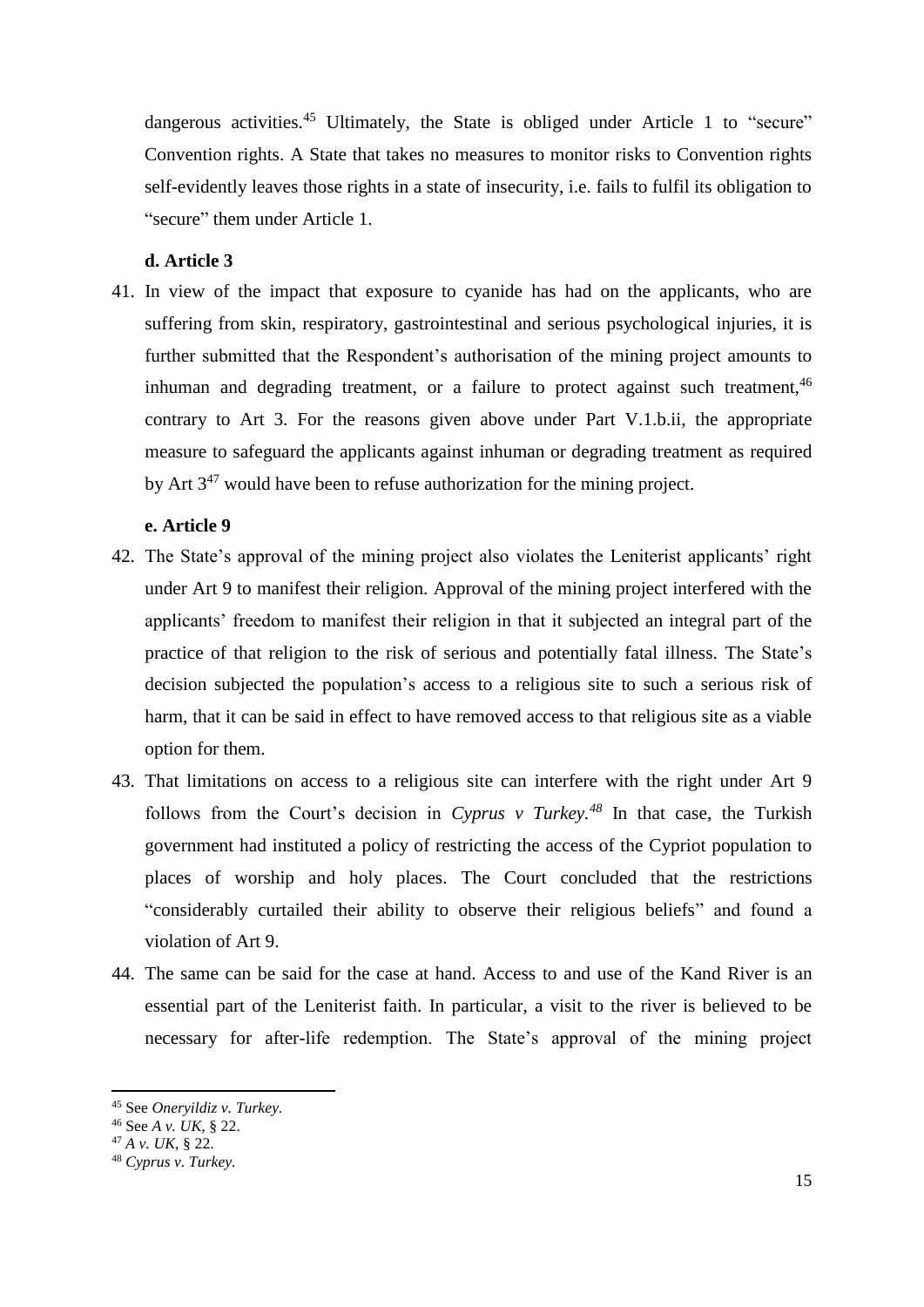contaminated the river, rendering it in effect inaccessible for Leniterist religious practices. By analogy with *Cyprus v Turkey,* the Respondent must therefore be seen as having interfered the Leniterists' right to manifest their religion.

45. As regards the scope of "interference" and "manifestation" in this respect, it is to be borne in mind that "[i]n the Convention system, rights must be broadly construed and exceptions or limitations interpreted narrowly."<sup>49</sup> Furthermore, the guarantees found in the ECHR must be interpreted so as to be practical and effective, not theoretical and illusory.<sup>50</sup> The right to religious freedom under Art 9 would be rendered significantly empty if a state is free to subject essential religious practices or access to profound religious sites to serious risks of physical harm without being compelled to justify itself under Art 9(2). In this light, the Respondent's authorisation of the mining project clearly breached Art 9(1). For the reasons already given under Part V.1.b.ii above, that breach cannot be justified under Art 9(2).

#### **2. Inadequate Response to the Contamination**

46. The State of Kandelia further breached the applicants' Convention rights under Articles 2, 3 and 8 in its failure to take swift measures in response to the contamination of the Kand River after the rains in September 2014. Only after three days did the Government take measures to close off the site, and even then it entirely failed to inform the population of the risks of using the water.

#### **a. Awareness of the risk**

- 47. This failure to take prompt preventive or protective measures gives rise to a breach of Convention rights, given that the Government either was in fact already in possession of information disclosing the danger, or alternatively ought to have been in possession of such information. That it did have information disclosing a real risk of danger follows from the fact that the 2012 EIA had informed it of the nature of the mining operation. Coupled with knowledge of the heavy rains, of which the Government cannot have remained unaware, the Government cannot without negligence have failed to connect the dots and realise the immediate dangers of contamination, given that contamination following rains is a typical and well-known danger associated with cyanide mining.<sup>51</sup>
- 48. Alternatively, to the extent that the Government was not in possession of information

<sup>49</sup> *Friend v. UK,* § 41.

<sup>50</sup> *Airey v. Ireland,* § 24; *Ilhan v. Turkey*, § 91.

<sup>51</sup> European Parliament resolution P7\_TA(2010)0145.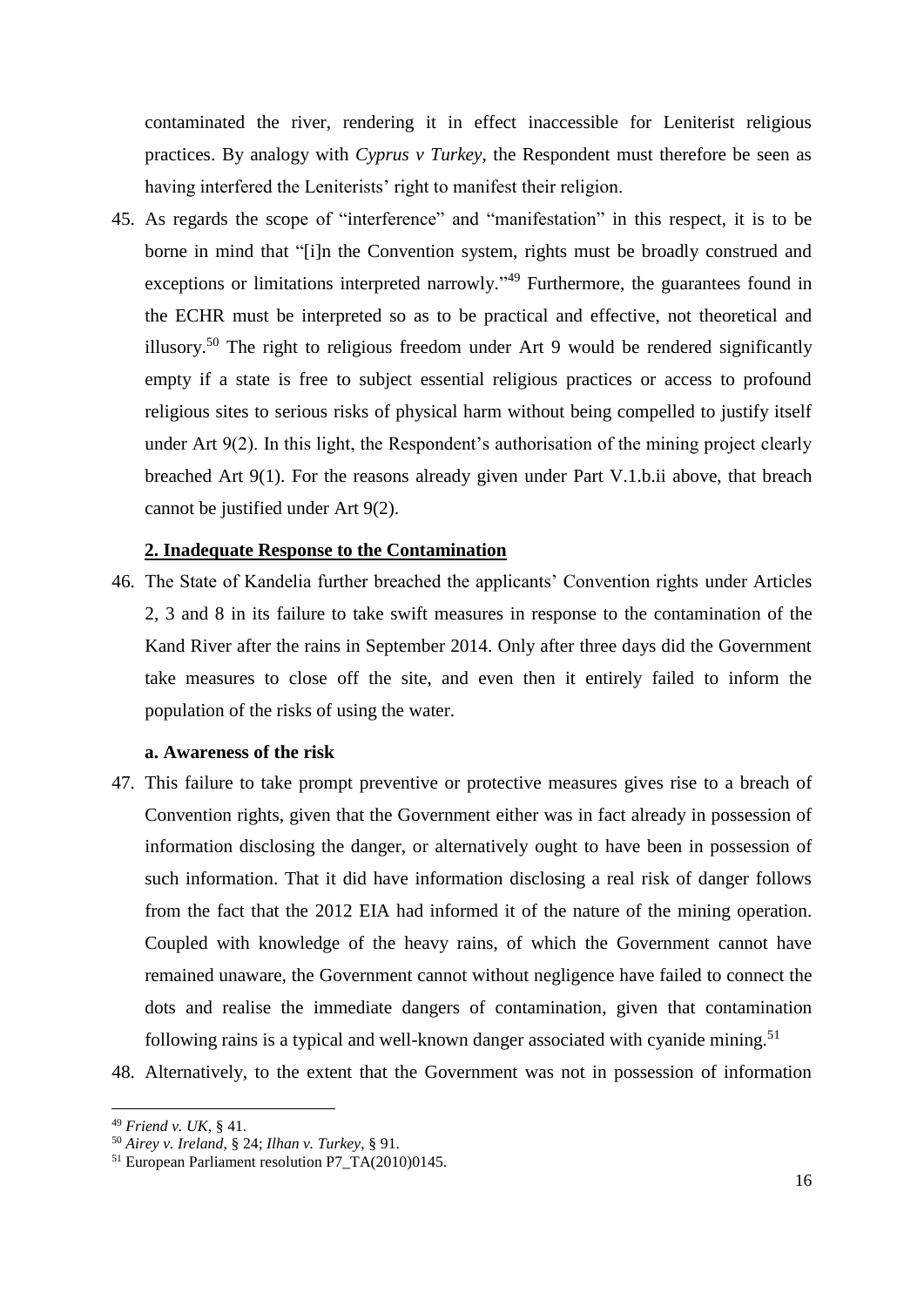capable of informing it of the existence of a real risk within the three days following contamination of the river through flooding, it is submitted that such a failure is itself attributable to a breach of Convention rights, and accordingly cannot absolve the Government of its liability under the Convention. Indeed, it is generally sufficient for a breach of the Convention that the Government *ought* to have known of a risk. <sup>52</sup> The Government was at the very least put on notice of the fact that there was some risk attaching to the mining operation by the EIA of April 2012 (see Part V.1.a above). As argued under Part V.1.b.ii, the Government was therefore obliged to institute, or arrange for the institution of, monitoring measures to track any developments affecting the nature, probability or materialisation of the risk. It is the failure to put in place such monitoring arrangements that meant the Government was not notified promptly of the obvious danger presented by the heavy rains at the site.

## **b. Article 2**

49. Given such knowledge or constructive knowledge of the risk, the failure promptly to close off the site or, at the very least, to inform the population of the risk, gives rise to a breach of Art 2. As noted, the question under Art 2 is whether the State did "all that could have been required of it to prevent life being avoidably put at risk."<sup>53</sup> At least given the appropriateness of a monitoring mechanism to track developments relating to the risk, it cannot be disproportionate to expect the State to have closed off the contaminated site more quickly following the rains. The heavy rains clearly meant that the risk of harm to the population using the Kand River was substantially greater and more immediate, and accordingly demanded greater action on the part of the State. That the State did eventually close off the site attests to the fact that such a measure in and of itself poses no unacceptable burden. Nor would the notification of the applicants' have been any more burdensome, given that all that needed to be done was the placement of warning signs at the relevant site.

#### **c. Article 3**

50. For the same reasons, in view of the serious skin, respiratory and gastrointestinal illnesses caused by the Government's failure to adopt swift and effective response measures, the Respondent failed to take "appropriate measures" to protect the Leniterist population against inhuman or degrading treatment in violation of Art 3.

<sup>52</sup> *Akkoç v. Turkey*.

<sup>53</sup> *LCB v. UK,* § 36.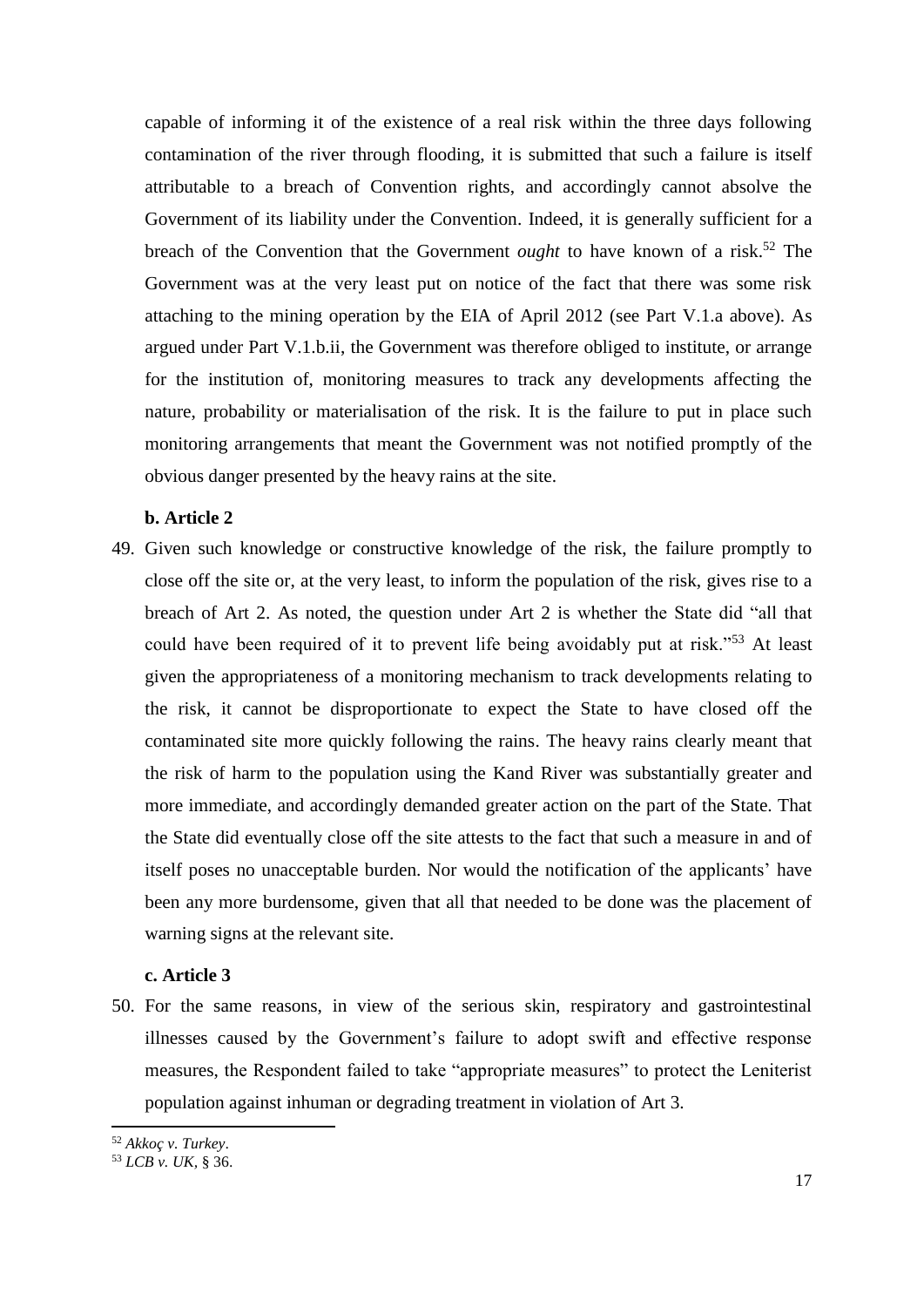#### **d. Article 8**

51. The applicants' right to private life – engaged as per Part V.1.b.i above – was also breached by the respondent State's failure either promptly to close off the contaminated site or to inform the population of the danger, such as by the posting of warning signs at the site. It is well-established in the case-law of the Court that in cases involving environmental pollution, the State is at the very least under an obligation to notify the affected persons of the risks they face, so that they may make an informed decision in respect of the risk.<sup>54</sup> If the State fails of its own initiative to remove its population against the environmental harm, it must at least enable them to protect themselves. A complete failure to take prompt measures to guard against the applicants' exposure to such serious dangers of poisoning cannot be concordant with respect for their private life.

## **3. The Administrative Proceedings: Unlawful Delay in Adjudication**

52. It is submitted that the respondent State has breached the applicants' rights under Art  $6(1)$  by virtue of the "excessive procedural delay"<sup>55</sup> in obtaining a judgment from the Kandol-Alto Administrative Court.

### **a. Engagement of the right to a fair trial**

- 53. Art 6 applies when an applicants' "civil rights and obligations" are being determined. "Civil" has an autonomous Convention meaning, so the respondent State's classification is not decisive.<sup>56</sup> "[O]nly the character of the right at issue is relevant"<sup>57</sup>; "the character of the legislation which governs how the matter is to be determined… and that of the authority which is invested with jurisdiction of the matter… are therefore of little consequence."<sup>58</sup> The rights to life<sup>59</sup>; physical integrity<sup>60</sup>; respect for private life<sup>61</sup>; and a healthy environment<sup>62</sup> have all been recognised by the Court as being "civil rights."
- 54. Though it was the exercise of a public function, the decision to reopen the mine is subject to Art 6: it directly determined the applicants' "civil rights", because of its direct impact on their lifestyle and Convention rights. Art 6 is therefore engaged.

<sup>54</sup> *Giacomelli v. Italy*.

<sup>55</sup> *Stögmüller v. Austria,* p. 191.

<sup>56</sup> *König v. Germany,* § 88.

<sup>57</sup> *König v. Germany,* § 90.

<sup>58</sup>*Ringeisen v. Austria*, § 94, quoted in *König v Germany*, § 90.

<sup>59</sup> *Athanassoglou v. Switzerland* [GC].

<sup>60</sup> *Athanassoglou v. Switzerland*; *Okyay v. Turkey.*

<sup>61</sup> *Mustafa v. France; Užukauskas v. Lithuania.*

<sup>62</sup> *Ivan Atanasov v. Bulgaria.*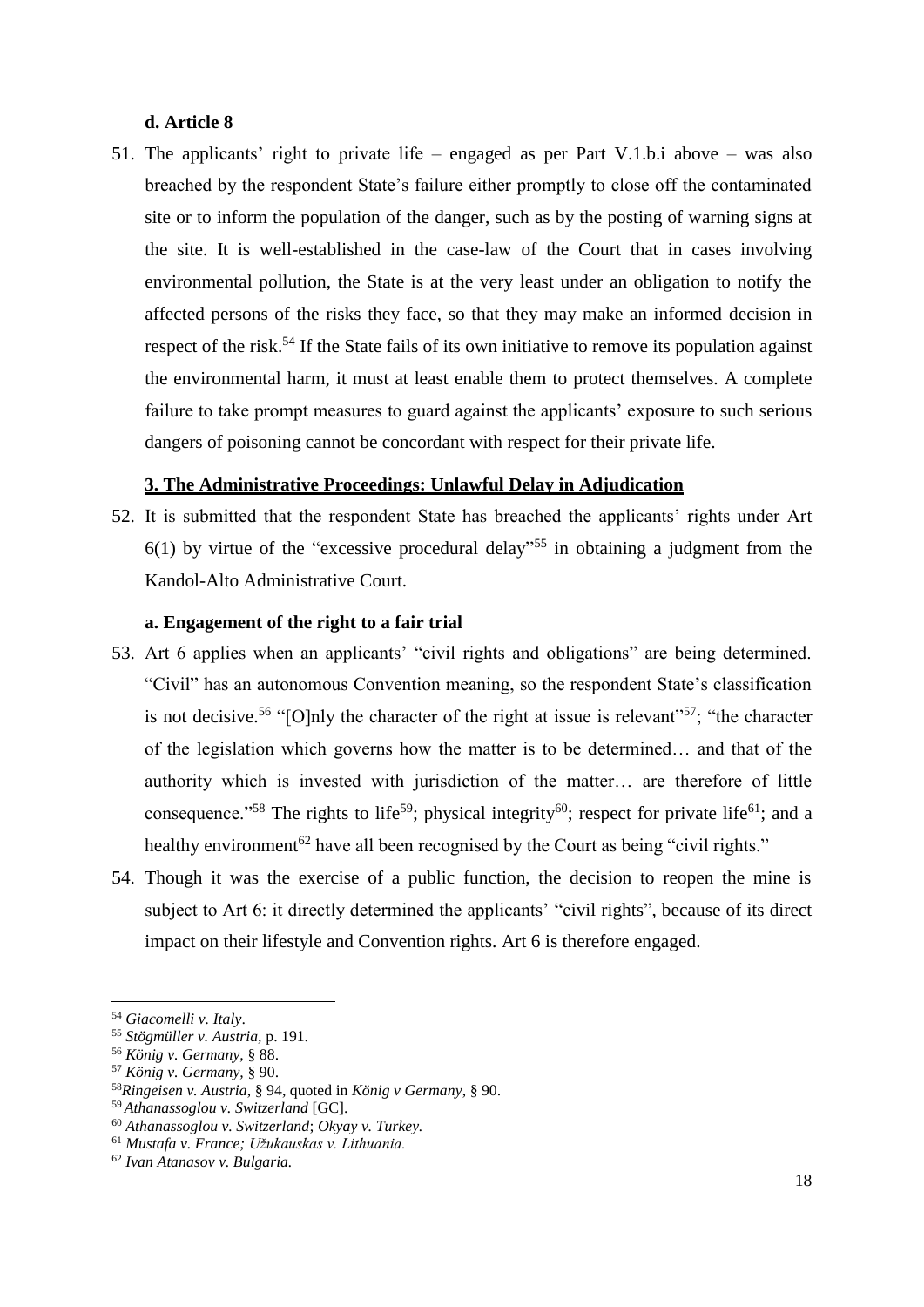#### **b. The delay**

- 55. As a contracting party to the Convention, Kandelia is under a duty to organise its judicial system in such a way that its courts can meet each of its requirements, including the obligation to hear cases within a reasonable time.<sup>63</sup> Owing to this duty, an excessive workload on the domestic courts cannot be taken into consideration by the Strasbourg Courts.<sup>64</sup> The meaning of reasonableness will depend on the particular facts of the case and will always include the complexity of the case, the conduct of the applicant, and the conduct of the competent administrative and judicial authorities, as well as what is "at stake" for the applicant. <sup>65</sup> Reasonableness may also be assessed while a decision in a case is still pending.
- 56. It is submitted that the case before the Administrative Court was not excessively complicated: for example, it involved neither a large number of applicants nor much expert evidence to be considered (just two reports). Regarding the conduct of the applicants, there is no provision in Kandelian law to file an expedition request in situations of delay, which also contrives the applicants' rights to an effective remedy under Art 13. In the absence of specific facts as to the other factors, particular regard should be had for what was at stake for the applicants in this case, namely: their ability to partake in rituals involving Leniter Rock and the Kand River, a fundamental aspect of their belief system and lives; the health of the local environment (threatened by the wellestablished and potentially dangerous risks posed to the environment by the leaching of gold and silver using cyanide); as well as their own health (again, from the welldocumented risks the use of cyanide in mining poses to human health). In light of these factors, the delay in issuing a judgment in this case was unreasonable.

#### **4. The Civil Proceedings: Unfair Imposition of Legal Costs**

57. The principle of equality of arms is an essential element of the Art 6 right to a fair trial and "requires each party to be given a reasonable opportunity to present his case under conditions that do not place him at a substantial disadvantage vis-à-vis his opponent".<sup>66</sup> Thus the Court has on several occasions found that legal fees levied on parties to civil proceedings interfered with the "the very essence" of the right under Art  $6(1)$ .<sup>67</sup>

<sup>63</sup> *Scordino v. Italy (No 1)* [GC], § 183; *Sürmeli v. Germany* [GC], § 129.

<sup>64</sup> *Cappello v. Italy*, § 17, cited in Council of Europe (2013)*.*

<sup>65</sup> *Frydlender v. France* [GC], § 43.

<sup>66</sup> *Kress v. France* [GC], § 72.

<sup>67</sup> *Stankiewicz v. Poland,* § 59.